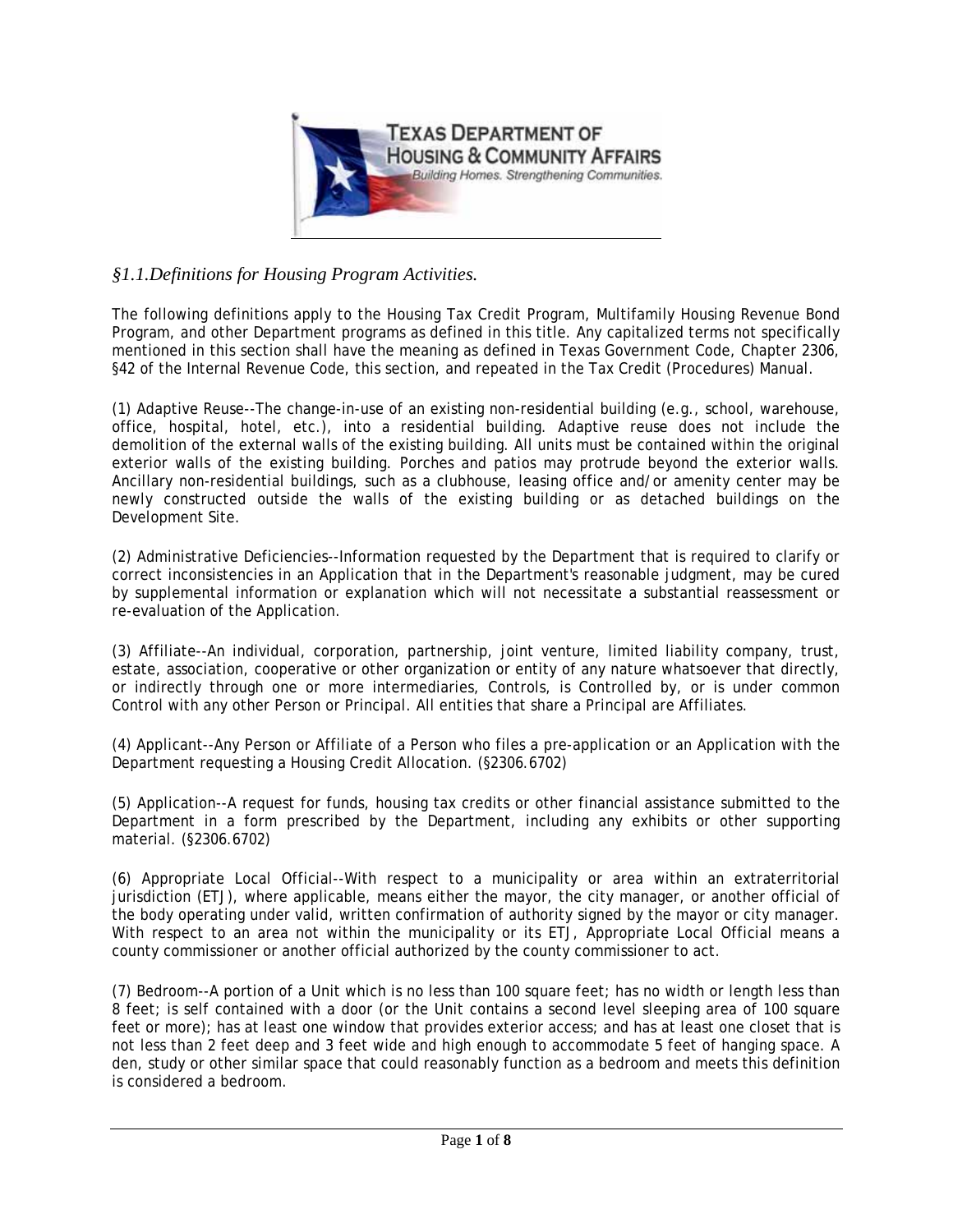(8) Board--The Governing Board of the Department.

(9) Colonia--A geographic area that is located in a county some part of which is within 150 miles of the international border of this state, that consists of 11 or more dwellings that are located in close proximity to each other in an area that may be described as a community or neighborhood, and that:

(A) has a majority population composed of individuals and families of low-income and very low-income, based on the federal Office of Management and Budget poverty index, and meets the qualifications of an economically distressed Area under §17.921, Texas Water Code; or

(B) has the physical and economic characteristics of a colonia, as determined by the Department.

(10) Commitment--A legally binding written contract, setting forth the terms and conditions under which housing tax credits, loans, grants or other sources of funds or financial assistance will be made available.

(11) Control (including the terms "Controlling," "Controlled by," and/or "under common Control with")-- The power or authority to manage, direct, superintend, restrict, regulate, govern, administer, or oversee. Controlling entities of a partnership include the general partners, special limited partners when applicable, but not investor limited partners. Controlling entities of a limited liability company include the managing members, and any members with 10% or more ownership of the limited liability company, and any members with authority similar to that of a general partner in a limited partnership. Multiple Persons may be deemed to simultaneously have control.

(12) Department--The Texas Department of Housing and Community Affairs or any successor agency.

(13) Developer--Any Person entering into a contract with the Development Owner to provide development services with respect to the Development and receiving a fee for such services and any other Person receiving any portion of such fee, whether by subcontract or otherwise.

(14) Development Consultant or Consultant--Any Person (with or without ownership interest in the Development) who provides professional services relating to the filing of an Application, Carryover Allocation Document, and/or cost certification documents.

(15) Development Owner--Any Person, General Partner, or Affiliate of a Person who owns or proposes a Development or expects to acquire Control of a Development under a purchase contract or ground lease approved by the Department. (§2306.6702)

(16) Development Team--All Persons or Affiliates thereof that play a role in the Development, construction, Rehabilitation, management and/or continuing operation of the subject Property, which will include any Development Consultant and Guarantor.

(17) Efficiency Unit--A Unit without a separately enclosed bedroom.

(18) Executive Award and Review Advisory Committee ("The Committee")--The Department committee created under Texas Government Code, §2306.112.

(19) General Contractor--One who contracts for the construction or Rehabilitation of an entire Development, rather than a portion of the work. The General Contractor hires subcontractors, such as plumbing contractors, electrical contractors, etc., coordinates all work, and is responsible for payment to the subcontractors. This party may also be referred to as the "contractor."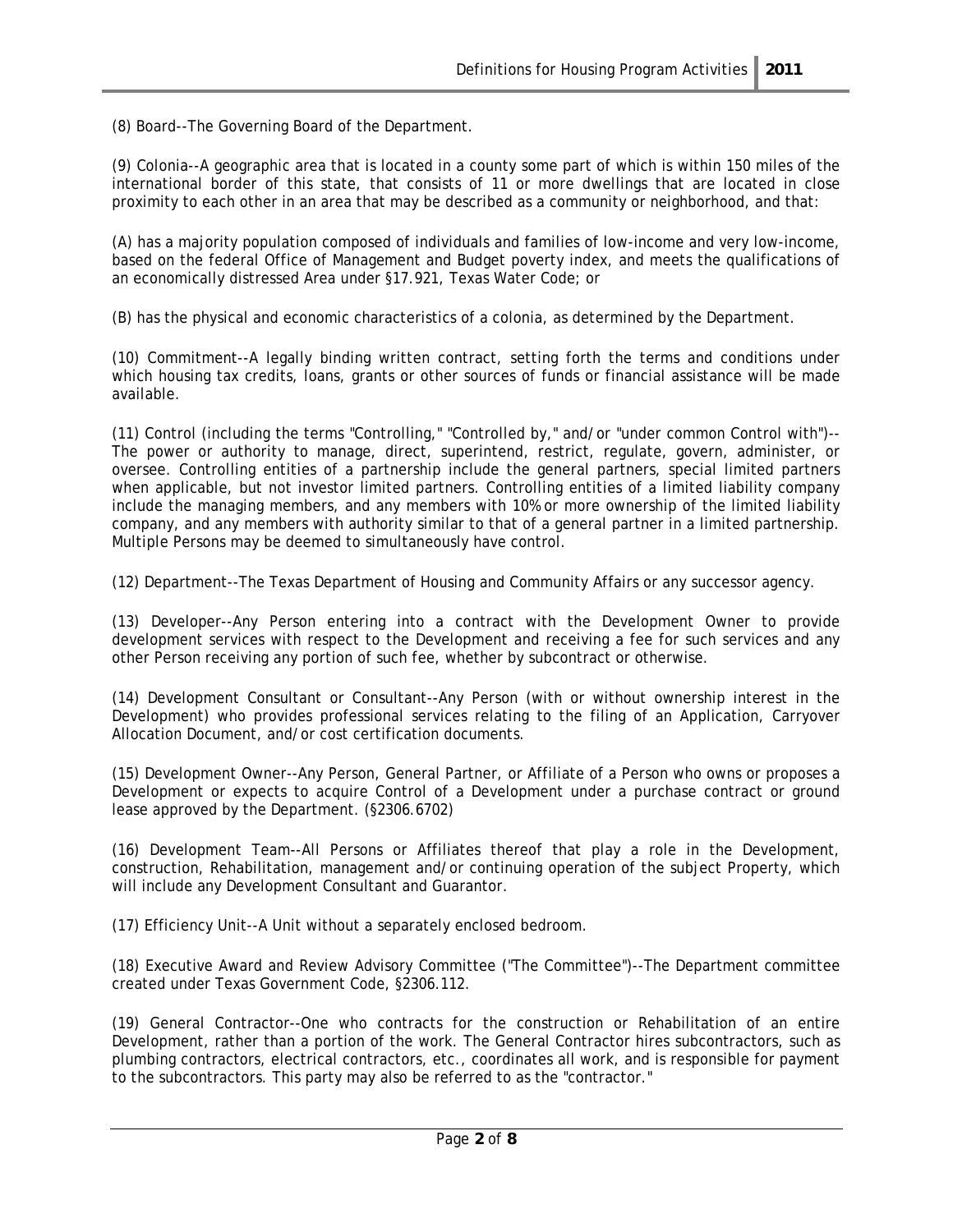(20) General Partner--That partner, or collective of partners, identified as the general partner of the partnership that is the Development Owner and that has general liability for the partnership. In addition, unless the context shall clearly indicate the contrary, if the Development Owner in question is a limited liability company, the term "General Partner" shall also mean the managing member or other party with management responsibility for the limited liability company.

(21) Governing Body--The elected or appointed body of public or tribal officials, responsible for the enactment, implementation and enforcement of local rules and the implementation and enforcement of applicable laws for its respective jurisdiction.

(22) Governmental Entity--Includes federal, state or local agencies, departments, boards, bureaus, commissions, authorities, and political subdivisions, special districts, tribal governments and other similar entities.

(23) Governmental Instrumentality--A legal entity which is created by a Unit of General Local Government under statutory authority and which instrumentality is authorized to transact business for the Unit of General Local Government.

(24) Grant--Financial assistance that is awarded in the form of money to a housing sponsor for a specific purpose and that is not required to be repaid. A Grant includes a forgivable loan.

(25) Guarantor--Any Person that provides, or is anticipated to provide, a guaranty for all or a portion of the equity or debt financing for the Development.

(26) Historically Underutilized Businesses (HUB)--A business that is a Corporation, Sole Proprietorship, Partnership, or Joint Venture in which at least 51% of the business is owned, operated, and actively controlled and managed by a minority or woman in which the owner(s):

(A) have a proportionate interest and demonstrate active participation in the control, operation, and management of the entities' affairs; and

(B) are economically disadvantaged because of their identification as members of the following groups:

(i) Black Americans--Includes persons having origins in any of the Black racial groups of Africa;

(ii) Hispanic Americans--Includes persons of Mexican, Puerto Rican, Cuban, Central or South American, or other Spanish or Portuguese culture or origin, regardless of race;

(iii) American Women--Includes all women of any ethnicity except those specified in clauses (i), (ii), (iv), and (v) of this subparagraph;

(iv) Asian Pacific Americans--Includes persons whose origins are from Japan, China, Taiwan, Korea, Vietnam, Laos, Cambodia, the Philippines, Samoa, Guam, the U.S. Trust Territories of the Pacific, the Northern Marianas, and Subcontinent Asian Americans which includes persons whose origins are from India, Pakistan, Bangladesh, Sri Lanka, Bhutan or Nepal; and

(v) Native Americans--Includes persons who are American Indians, Eskimos, Aleuts, or Native Hawaiians; and

(C) a corporation formed for the purpose of making a profit in which at least 51% of all classes of the shares of stock or other equitable securities are owned by one or more persons described by subparagraphs (A) and (B) of this paragraph; or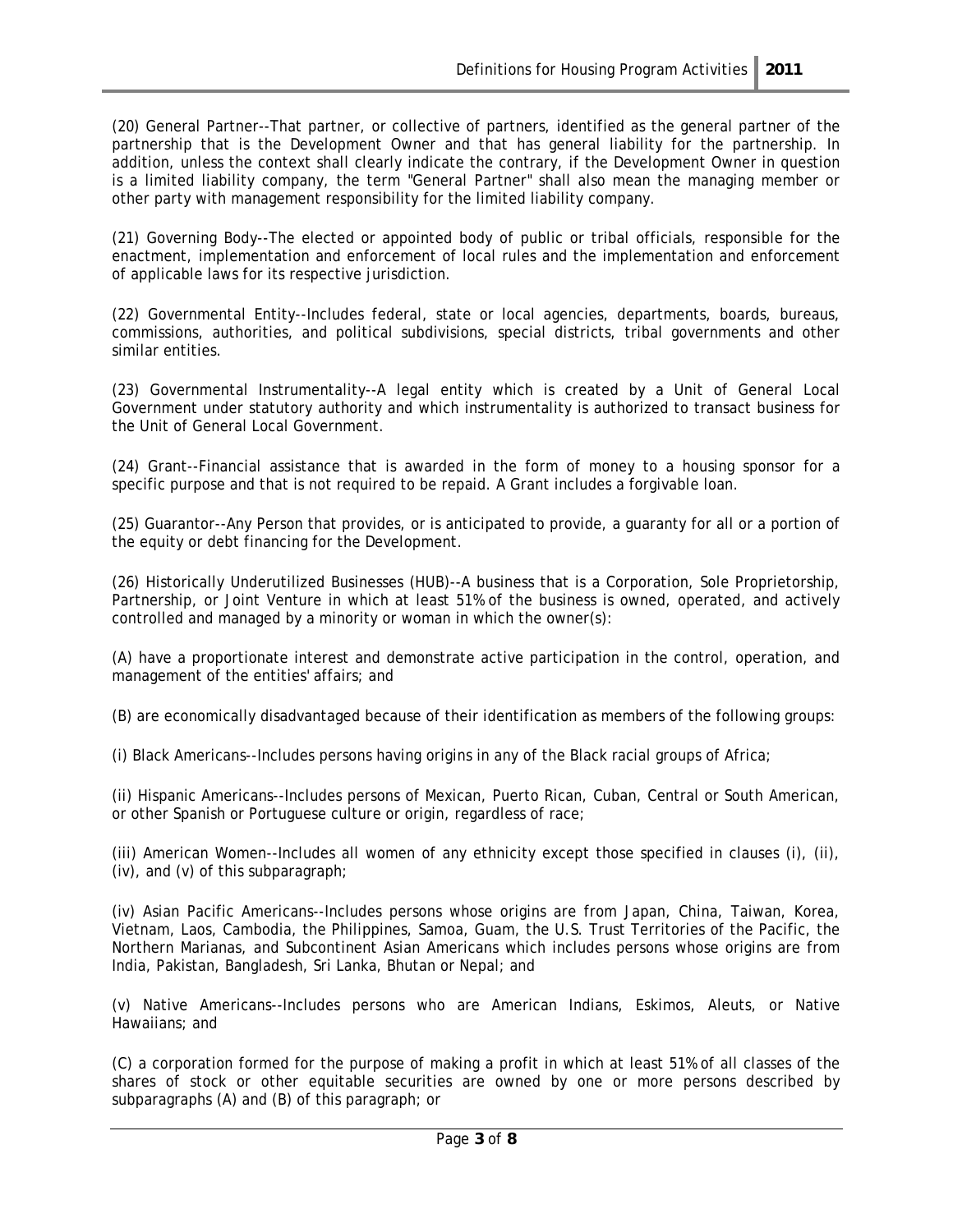(D) a sole proprietorship created for the purpose of making a profit that is 100% owned, operated, and controlled by a person described by subparagraphs (A) and (B) of this paragraph; or

(E) a partnership formed for the purpose of making a profit in which 51% of the assets and interest in the partnership is owned by one or more persons who are described by subparagraphs (A) and (B) of this paragraph; or

(F) a joint venture in which each entity in the joint venture is a HUB under this subdivision; or

(G) a supplier contract between a HUB under this subdivision and a prime contractor/vendor under which the HUB is directly involved in the manufacture or distribution of the supplies or materials or otherwise warehouses and ships the supplies; or

(H) a business other than described in subparagraphs (D), (F), and (G) of this paragraph, which is formed for the purpose of making a profit and is otherwise a legally recognized business organization under the laws of the State of Texas, provided that at least 51% of the assets and 51% of any classes of stock and equitable securities are owned by one or more persons described by subparagraphs (A) and (B) of this paragraph.

(27) HUD--The United States Department of Housing and Urban Development, or its successor.

(28) IRS--The Internal Revenue Service, or its successor.

(29) Land Use Restriction Agreement or LURA--An agreement between the Department and the Development Owner which is a binding covenant upon the Development Owner's successors in interest, that, when recorded, encumbers the Development with respect to the requirements of the programs for which it receives funds.

(30) Low Income Unit--A Unit that is intended to be restricted for occupancy by an income eligible household, as defined by the Department.

(31) Managing General Partner--A general partner of a partnership that is vested with the authority to take actions that are binding on behalf of the partnership and the other partners. The term Managing General Partner can also be used for a Managing Member of a limited liability company where so designated to bind the limited liability company and its members under its Agreement or any other person that has such powers in fact, regardless of their organizational title.

(32) Material Deficiency--Any individual Application deficiency or group of Administrative Deficiencies which, if addressed, would require, in the Department's reasonable judgment, a substantial reassessment or re-evaluation of the Application or which, are so numerous and pervasive that they indicate a failure by the Applicant to submit a substantively complete and accurate Application.

(33) Material Noncompliance--Defined as:

(A) a Housing Tax Credit (HTC) Development located within the state of Texas will be classified by the Department as being in Material Noncompliance status if the noncompliance score for such Development is equal to or exceeds a threshold of 30 points in accordance with the Material Noncompliance provisions, methodology, and point system in §60.121 of this title (relating to Material Noncompliance Methodology);

(B) non-HTC Developments monitored by the Department with 1 - 50 Low Income Units will be classified as being in Material Noncompliance status if the noncompliance score is equal to or exceeds a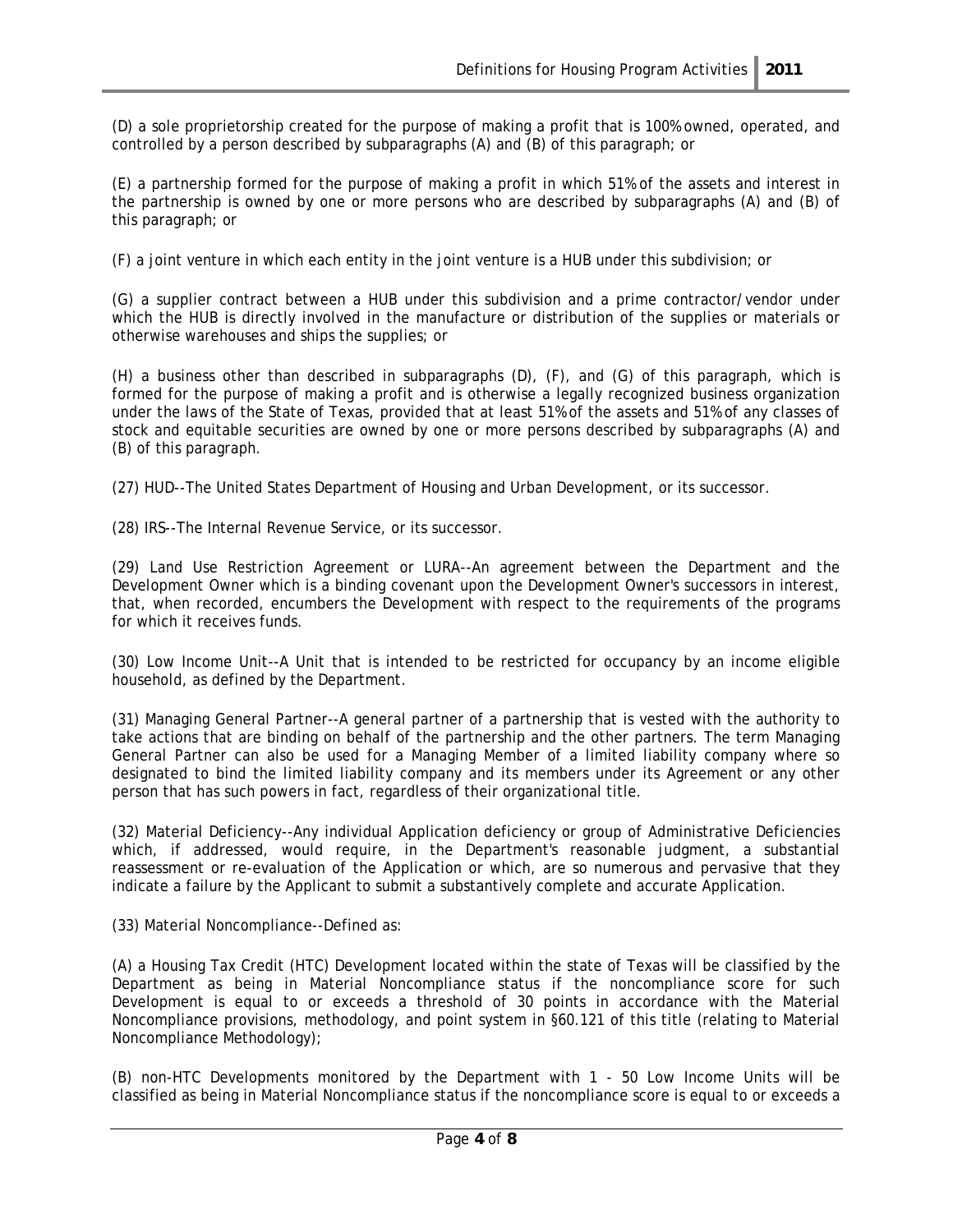threshold of 30 points. Non-HTC Developments monitored by the Department with 51 - 200 Low Income Units will be classified as being in Material Noncompliance status if the noncompliance score is equal to or exceeds a threshold of 50 points. Non-HTC Developments monitored by the Department with 201 or more Low Income Units will be classified as being in Material Noncompliance status if the noncompliance score is equal to or exceeds a threshold of 80 points;

(C) for all programs, a Development will be in Material Noncompliance if the noncompliance is stated in §60.121 of this title, to be Material Noncompliance.

(34) Minority Owned Business--A business entity at least 51% of which is owned by members of a minority group or, in the case of a corporation, at least 51% of the shares of which are owned by members of a minority group, and that is managed and Controlled by members of a minority group in its daily operations. Minority group includes women, African Americans, American Indians, Asian Americans, and Mexican Americans and other Americans of Hispanic origin. (§2306.6734)

(35) Net Rentable Area (NRA)--The unit space that is available exclusively to the tenant and is typically heated and cooled by a mechanical HVAC system. NRA is measured to the outside of the studs of a unit or to the middle of walls in common with other units. NRA does not include common hallways, stairwells, elevator shafts, janitor closets, electrical closets, balconies, porches, patios, or other areas not actually available to the tenants for their furnishings, nor does NRA include the enclosing walls of such areas.

(36) New Construction--Any construction of a Development or a portion of a Development that does not meet the definition of Rehabilitation.

(37) Person--Without limitation, any natural person, corporation, partnership, limited partnership, joint venture, limited liability company, trust, estate, association, cooperative, government, political subdivision, agency or instrumentality or other organization or entity of any nature whatsoever and shall include any group of Persons acting in concert toward a common goal, including the individual members of the group.

(38) Persons with Disabilities--With respect to an individual:

(A) a physical or mental impairment that substantially limits one or more major life activities of such individual;

(B) a record of such an impairment; or

(C) being regarded as having such an impairment, to include persons with severe mental illness and persons with substance abuse disorders.

(39) Principal--The term Principal is defined as Persons that will exercise Control over a partnership, corporation, limited liability company, trust, or any other private entity. In the case of:

(A) partnerships, Principals include all General Partners, special limited partners, and Principals with ownership interest;

(B) corporations, Principals include any officer authorized by the board of directors to act on behalf of the corporation, including the president, vice president, secretary, treasurer and all other executive officers, and each stock holder having a 10% or more interest in the corporation and any individual Controlling such stock holder; and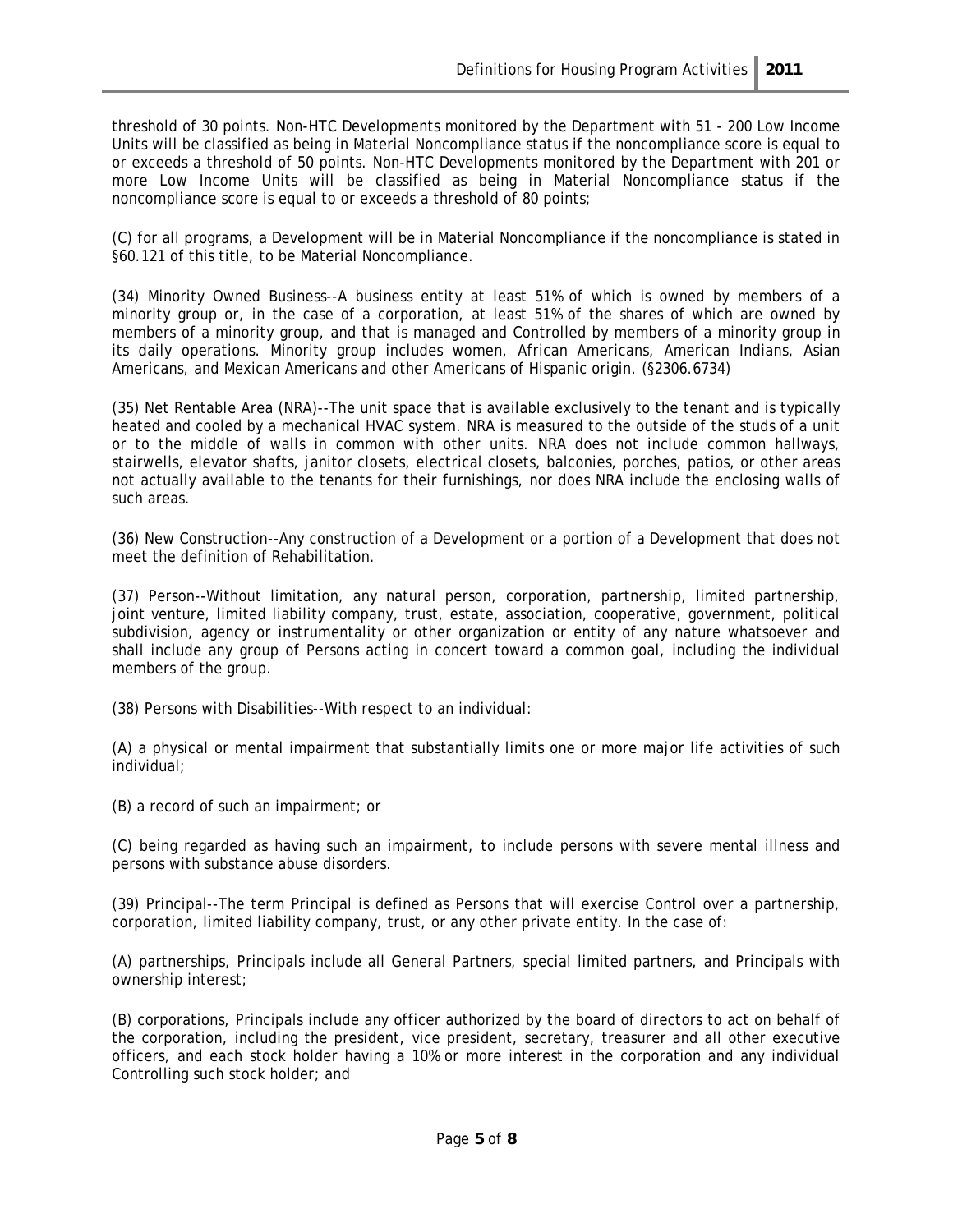(C) limited liability companies, Principals include all managing members, members having a 10% or more interest in the limited liability company, any individual Controlling such members, or any officer authorized to act on behalf of the limited liability company.

(40) Property--The real estate and all improvements thereon which are the subject of the Application (including all items of personal property affixed or related thereto), whether currently existing or proposed to be built thereon in connection with the Application.

(41) Qualified Allocation Plan--A plan adopted by the Board under this subchapter that:

(A) provides the threshold, scoring, and underwriting criteria based on housing priorities of the department that are appropriate to local conditions;

(B) consistent with §2306.6710(e) of the Texas Government Code, gives preference in housing tax credit allocations to developments that, as compared to the other developments:

(i) when practicable and feasible based on documented, committed, and available Third Party funding sources, serve the lowest income tenants per housing tax credit; and

(ii) produce for the longest economically feasible period the greatest number of high quality units committed to remaining affordable to any tenants who are income-eligible under the low income housing tax credit program; and

(C) provides a procedure for the Department, the Department's agent, or another private contractor of the Department to use in monitoring compliance with the Qualified Allocation Plan and this subchapter.

(42) Qualified Elderly Development--A Development which meets the requirements of the federal Fair Housing Act, and

(A) provided under any state or federal program that the HUD Secretary determines is specifically designed and operated to assist elderly persons (as defined in the state or federal program); or

(B) is intended for, and solely occupied by, individuals sixty-two (62) years of age or older; or

(C) is intended and operated for occupancy by at least one individual fifty-five (55) years of age or older per Unit, where at least 80% of the total housing Units are occupied by at least one individual who is fifty-five (55) years of age or older; and where the Development Owner publishes and adheres to policies and procedures which demonstrate an intent by the owner and manager to provide housing for individuals fifty-five (55) years of age or older. (42 U.S.C. §3607(b))

(43) Reconstruction--The demolition of one or more residential buildings in an Existing Residential Development and the re-construction of an equal number of Units or less on the Development Site.

(44) Rehabilitation--The improvement or modification of an Existing Residential Development through alteration, incidental addition or enhancement. The term includes the demolition of an Existing Residential Development and the Reconstruction of a Development on the Development Site, but does not include Adaptive Reuse (§2306.004(26-a)). More specifically, Rehabilitation is the repair, refurbishment and/or replacement of existing mechanical and structural components, fixtures and finishes. Rehabilitation will correct deferred maintenance, reduce functional obsolescence to the extent possible and may include the addition of: energy efficient components and appliances, life and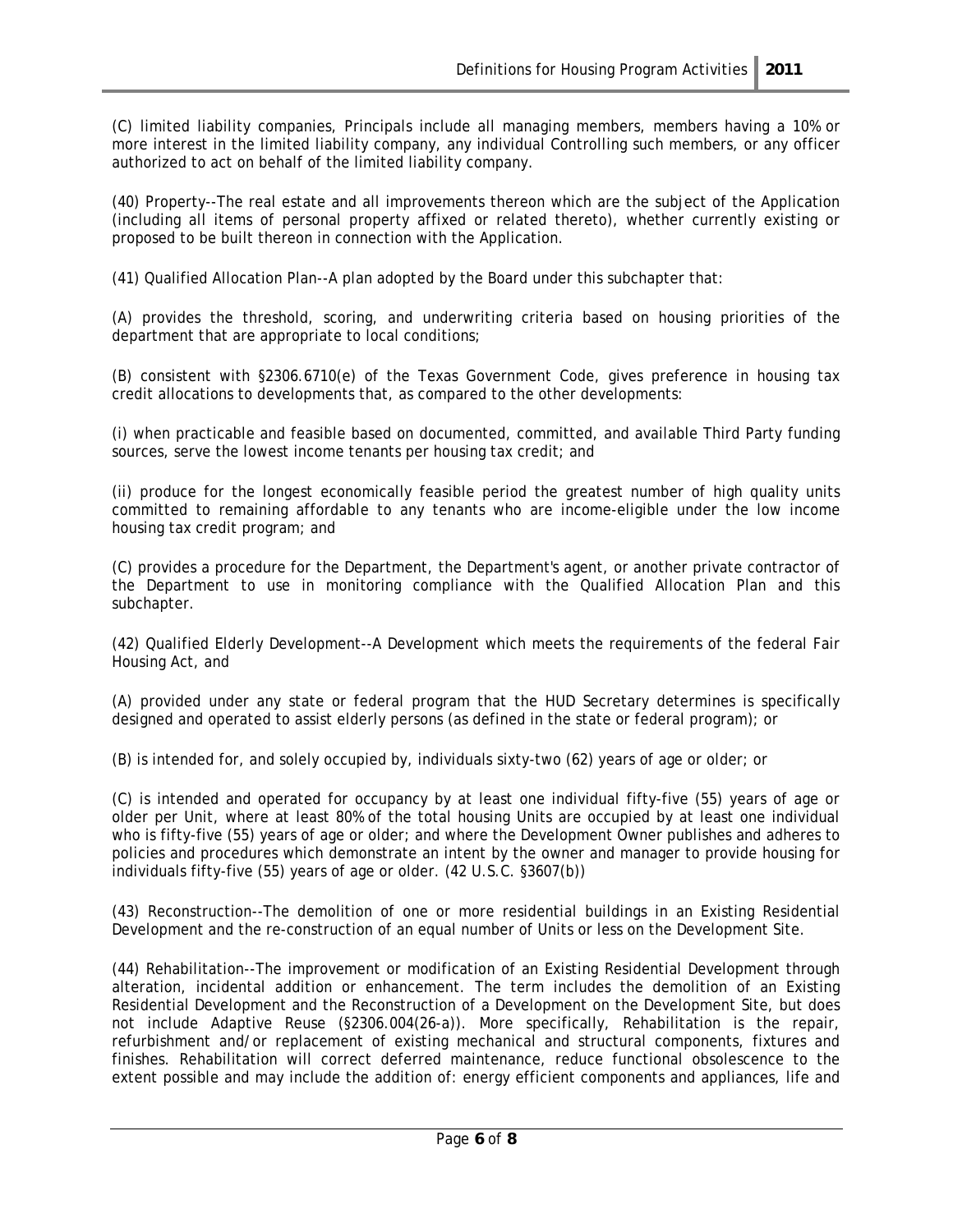safety systems; site and resident amenities; and other quality of life improvements typical of new residential Developments.

(45) Related Party--As defined, (§2306.6702)

(A) the following individuals or entities:

(i) the brothers, sisters, spouse, ancestors, and descendants of a person within the third degree of consanguinity, as determined by Chapter 573 of the Texas Government Code;

(ii) a person and a corporation, if the person owns more than 50% of the outstanding stock of the corporation;

(iii) two or more corporations that are connected through stock ownership with a common parent possessing more than 50% of:

(I) the total combined voting power of all classes of stock of each of the corporations that can vote;

(II) the total value of shares of all classes of stock of each of the corporations; or

(III) the total value of shares of all classes of stock of at least one of the corporations, excluding, in computing that voting power or value, stock owned directly by the other corporation;

(iv) a grantor and fiduciary of any trust;

(v) a fiduciary of one trust and a fiduciary of another trust, if the same person is a grantor of both trusts;

(vi) a fiduciary of a trust and a beneficiary of the trust;

(vii) a fiduciary of a trust and a corporation if more than 50% of the outstanding stock of the corporation is owned by or for:

(I) the trust; or

(II) a person who is a grantor of the trust;

(viii) a person or organization and an organization that is tax-exempt under §501(a) of the Code, and that is controlled by that person or the person's family members or by that organization;

(ix) a corporation and a partnership or joint venture if the same persons own more than:

(I) fifty percent of the outstanding stock of the corporation; and

(II) fifty percent of the capital interest or the profits' interest in the partnership or joint venture;

(x) an S corporation and another S corporation if the same persons own more than 50% of the outstanding stock of each corporation;

(xi) an S corporation and a C corporation if the same persons own more than 50% of the outstanding stock of each corporation;